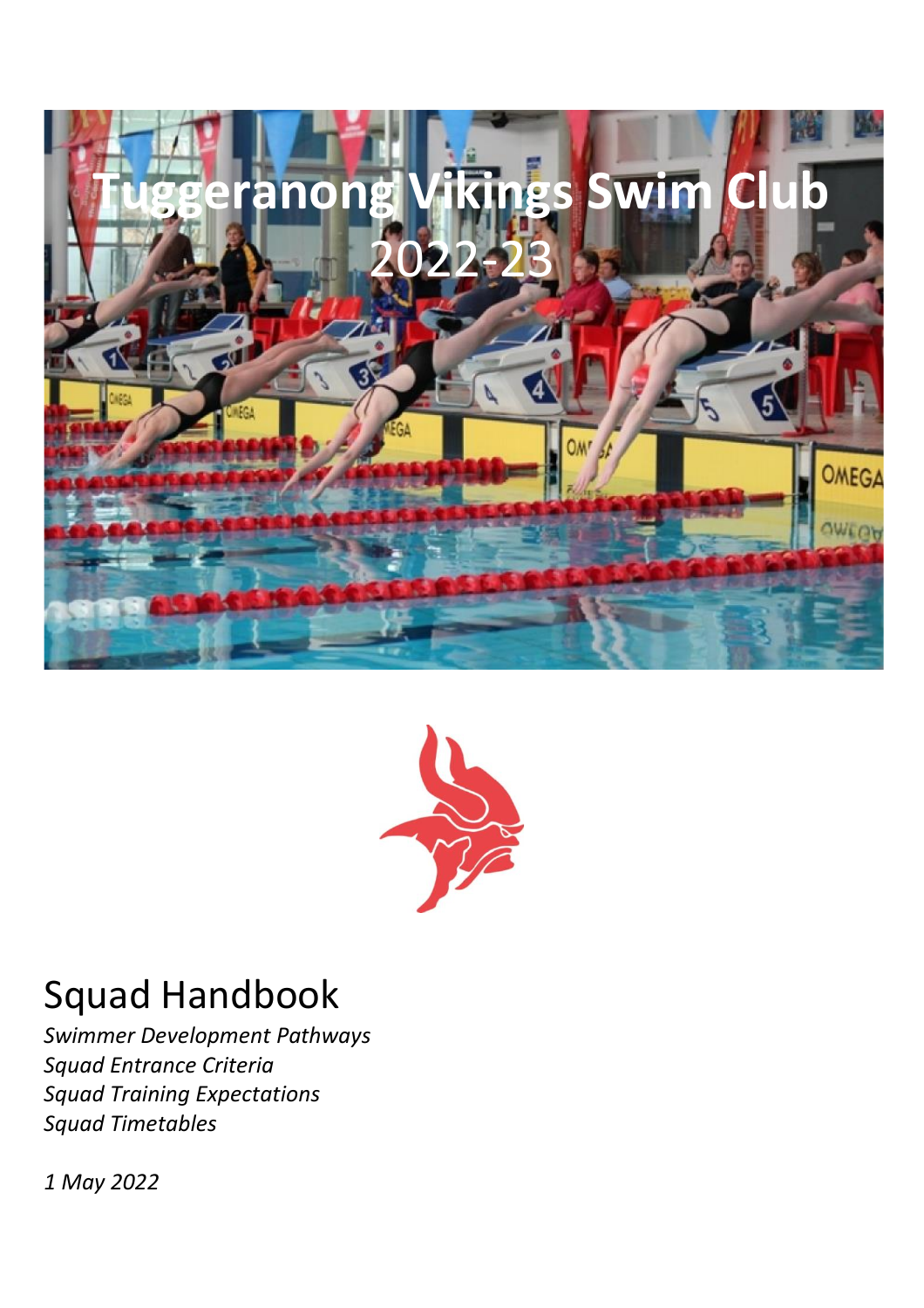# **TUGGERANONG VIKINGS SWIM CLUB – AIMING FOR EXCELLENCE**

The Swimming Australia development pathway recognises that clubs provide a strategic pathway from learn to swim, right through to elite performance.

Tuggeranong Vikings Swim Club aims to assist all swimmers to be the best swimmers they can be. It is a program predominantly for competitive swimmers and their families.



# **DEVELOPMENT PATHWAY – GENERAL COMMENTS**

The ideal age of entry into the sport is 7-10 years old.

Through a swimmer's formative years in the sport, training intensity and focus is built upon each season.

Each quarter all squads are reassessed to quantify the current standard of swimmers and identify which squad is appropriate for the next preparation cycle.

Progression through the development pathway is dependent upon the coaching staff's assessment of the swimmer's progress, training application, maturity and current results as well as the availability of a vacant position in the appropriate squad.

Each year, the Development Pathway (including adjustments to the Squad Criteria) is reviewed by the Vikings coaching team and a structure is provided for the year season that compliments the maintenance and progression of the highest quality coaching program.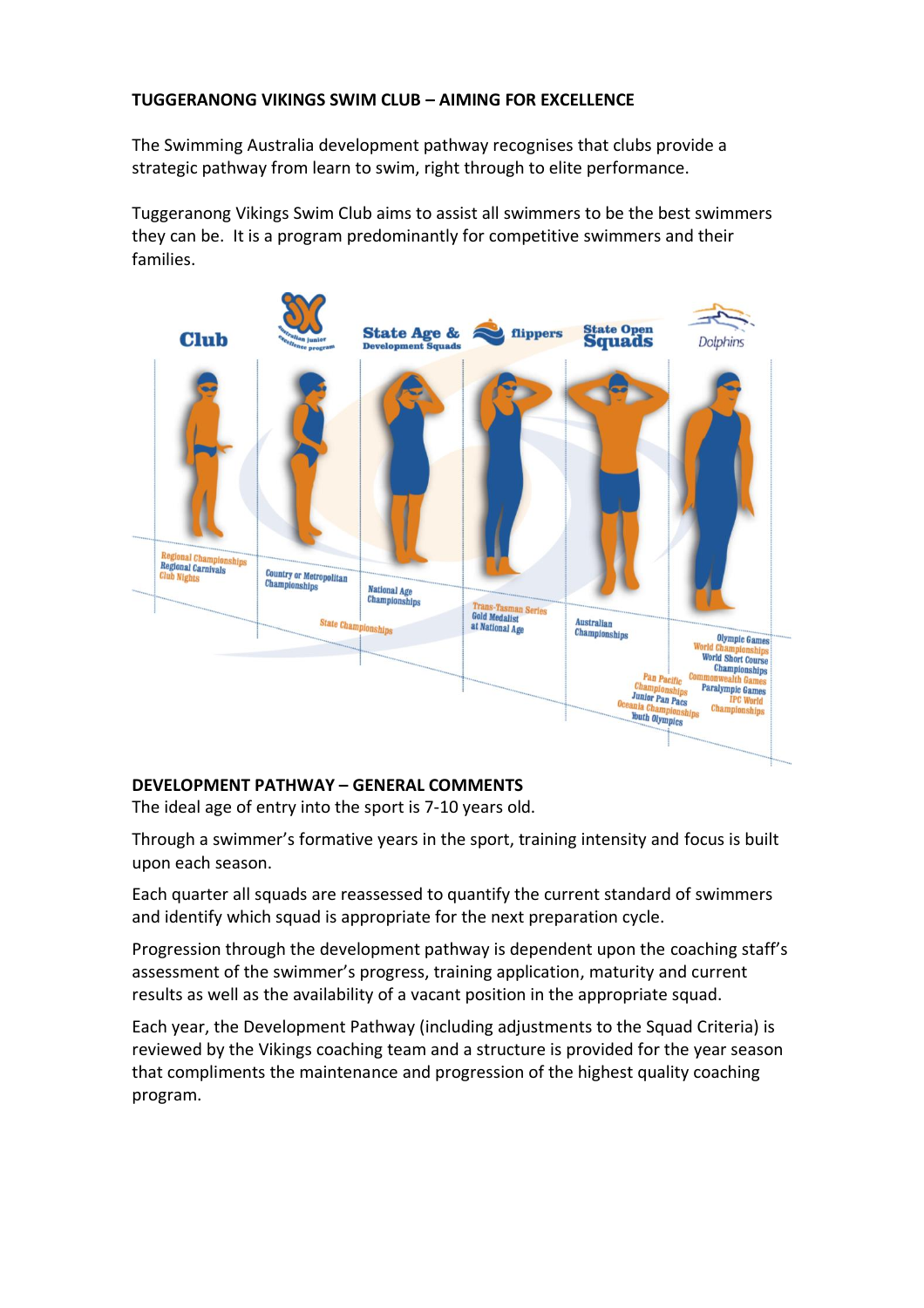## **TVSC DEVELOPMENT PATHWAY – COMPETITION**

- Young swimmers are socialised into the squad program through our Development and Junior squads. The aim of these squads is to further the technical ability and training capacity of young swimmers, introducing them to competition swimming.
- Swimmers who achieve ACT, Country and State qualifying times may move through to the Bronze and Silver squads.
- Swimmers performing at State Championships and achieving National qualifying times are eligible for consideration to our Gold squad.

Progression: Swim Schools > Development > Junior > Bronze > Silver > Gold

# **NON-COMPETITION SWIMMERS**

Tuggeranong Vikings provides a limited pathway for non-competitive swimmers due to lane hire and coaching costs. We coach swimmers from a perspective of preparing them for competition, so that they can measure their own improvement over time.

*"When I go out and race, I'm not trying to beat opponents, I'm trying to beat what I have done ... to beat myself, basically. People find that hard to believe because we've had such a bias to always strive to win things. If you win something and you haven't put everything into it, you haven't actually achieved anything at all. When you've had to work hard for something and you've got the best you can out of yourself on that given day, that's where you get satisfaction from."*

*Ian Thorpe* 

This Squad Handbook outlines squad entrance criteria, timetables and seasonal cycles and key competitions. For any questions, please contact your individual coach.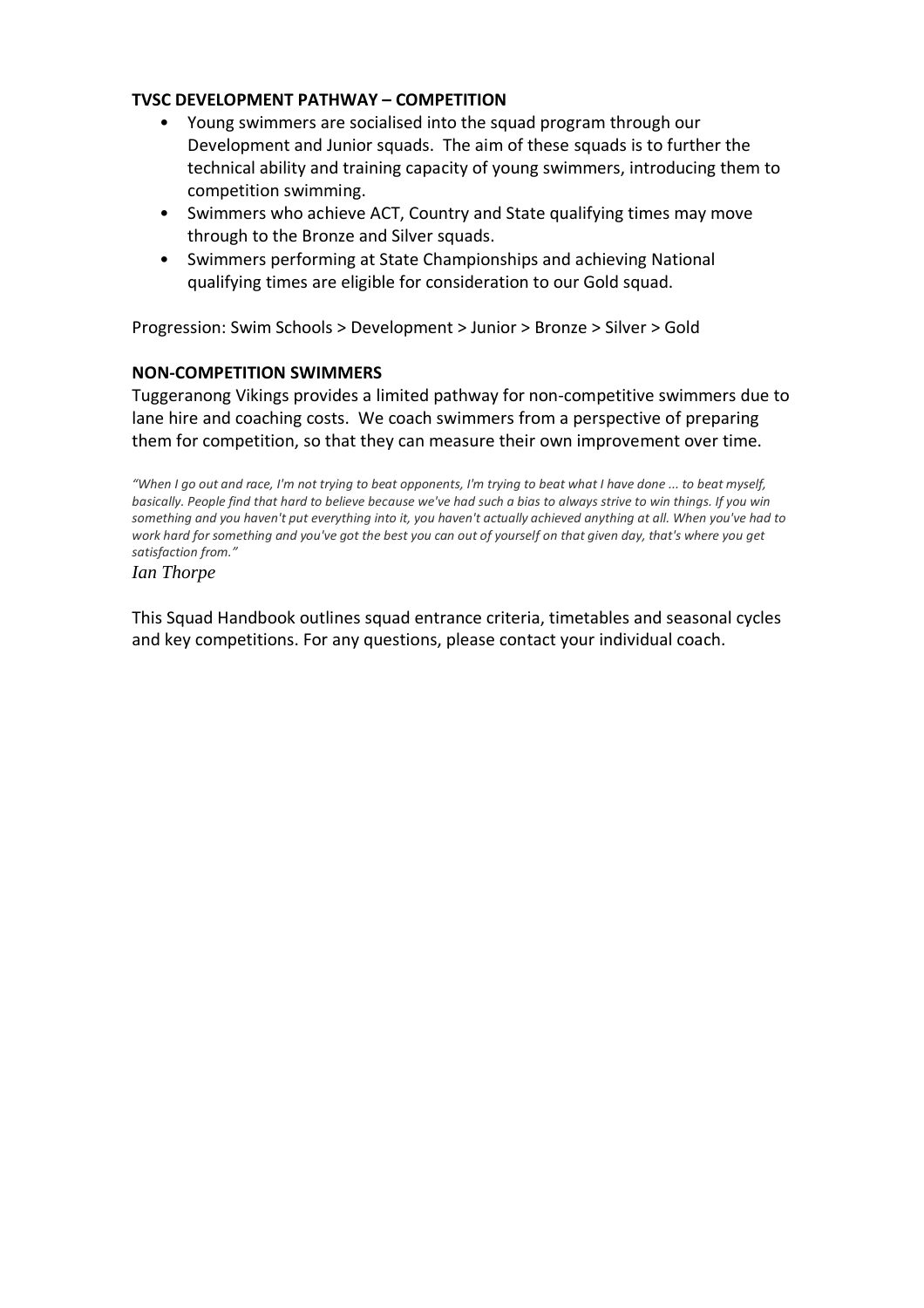## **DEVELOPMENT PATHWAY TVSC**

## **Squad Structure**

TVSC strives to provide a comprehensive program from learn-to-swim through to elite swimmers competing at national and international level. Within this program a formal squad structure exists providing a pathway for progression. Consideration is given to:

- Overall club numbers
- How many swimmers currently fit within each training band
- Squad size
- Lane and gym availability (including private memberships and/or club organised programs)

## **Progression through the Development Pathway**

At the completion of the three major competition periods each year, NSW State Age and Open, Australian Age & Open, and NSW Short Course Championships, swimmers in all squads are assessed by coaching staff to identify which squad is appropriate for the coming preparation cycle. Progression through the development pathway is determined by the coaching staff's assessment of a swimmer's progress, training application, maturity and competition results as well as the availability of a vacant position in the appropriate squad.

## **Squad Criteria**

In developing squad criteria TVSC considers:

- Age, maturity and social and physical development
- ACT, Country, State and National qualifying times
- Training standards
- Number of sessions per week (swimming and gym)
- Competition requirements

The Head Coach retains overall discretion and may allocate swimmers to a squad where criteria have not been met.

## **Squad Summary**

Full details for each squad, including coach name, email address, training times and equipment requirements, can be found at Appendix D.

- **In addition to the qualifying criteria listed in the table below swimmers will be assessed against a range of training criteria and behaviours prior to any change of squad.**
- **NAME FOCUS GENERAL QUALIFYING CRITERIA** Gold Preparation for National Age and Open Championships and international competition. State Age 12 & Over qualifying times, National Open Water qualifying times, National Age and Open. Age 12 years and Over. |<br>|Silver Preparation for State Age to Age National Championships NSW Country qualifying times. State open water qualifying time. Aged 11-17 years. Bronze Develop skills in all strokes to qualify for NSW State Age, Country and ACT Championships Age 9 - 13 years. Competes in all strokes at ACT to NSW Championships level. Junior Develop skills in all strokes to qualify for ACT Championships Age 9 - 12 years. Competes in all strokes up to ACT Championships  $\vert$ Development Develop skills in all four competitive strokes Age 7 – 13. Years. Competent in Freestyle and Backstroke
- **This will ensure all members of a squad will be able to train at similar capacity.**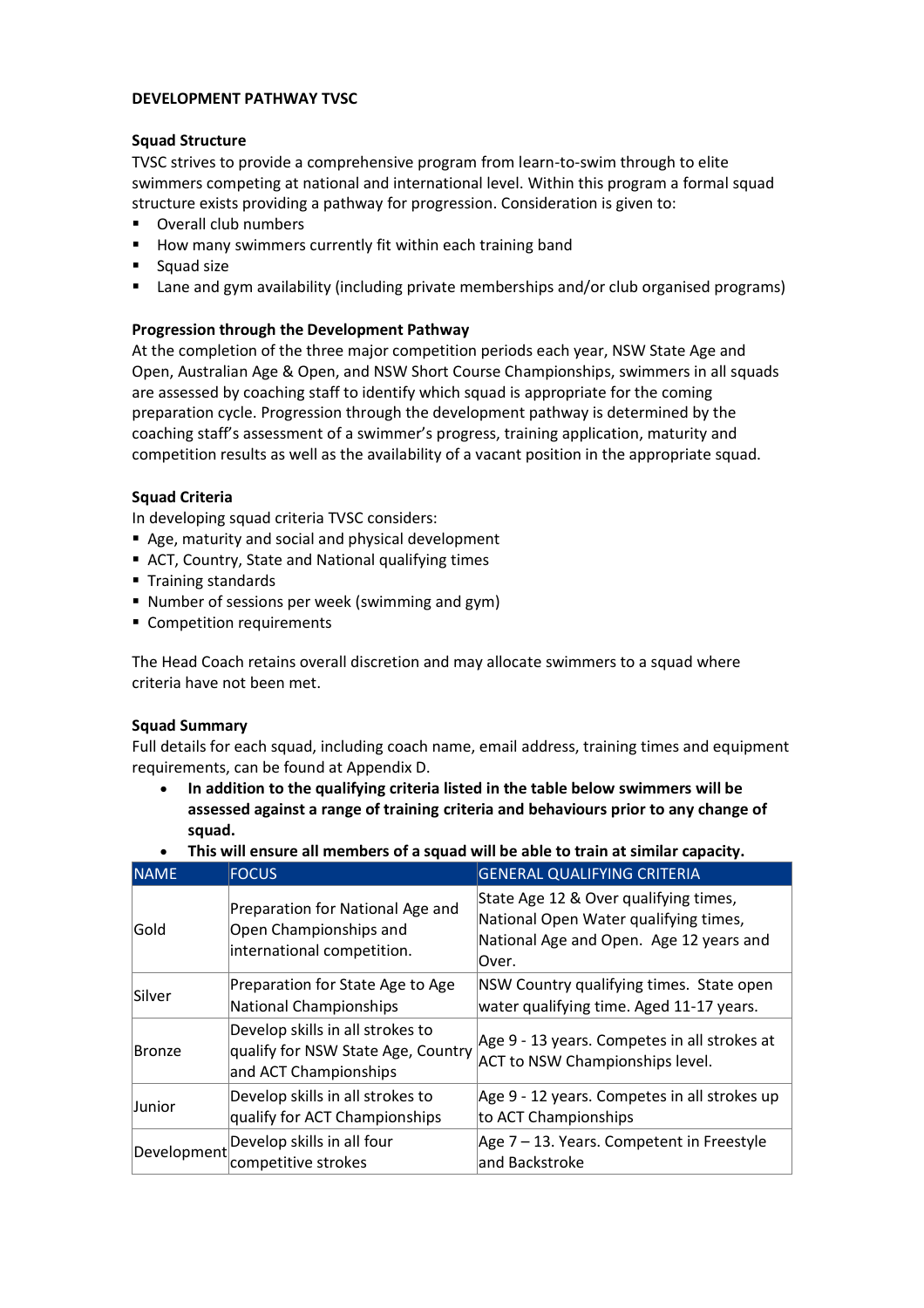# **Development Squad**

## **Coaches: David Murphy, Angus Funnell, Abbey Christensenn, Ben Gow**

| Aim                                | To develop and foster skills and abilities in all four     |  |
|------------------------------------|------------------------------------------------------------|--|
|                                    | competitive strokes.                                       |  |
| <b>General Qualifying Criteria</b> | 50 metres Backstroke and Freestyle with the ability to     |  |
|                                    | repeat the swims on reasonable times.                      |  |
| <b>Swimmer Commitment</b>          | Swimmers are encouraged to attend two - four sessions per  |  |
|                                    | week, with more in school holidays.                        |  |
| <b>Racing Commitment</b>           | Swimmers are encouraged to race monthly in practice, club  |  |
|                                    | nights, ACT Development Meets and other the major listed   |  |
|                                    | competitions suitable for such swimmers (e.g. ACT Relay    |  |
|                                    | Championships).                                            |  |
| <b>Training Cycles</b>             | There is a "stroke of the week" with a continued emphasis  |  |
|                                    | placed on aerobic conditioning especially through kick and |  |
|                                    | drill sets.                                                |  |

## **Major Competitions**

| <b>Season</b> | Competition                   | <b>Breaks</b>             |
|---------------|-------------------------------|---------------------------|
| Summer        | Club Nights                   | Christmas / New Year      |
|               | <b>ACT Development Series</b> | <b>Public Holidays</b>    |
|               | <b>ACT Age Championships</b>  | Saturday Mornings of ACT, |
|               |                               | Country and Stage Age     |
|               |                               | Championships             |
| Winter        | Club Nights                   |                           |
|               | <b>ACT Winter Development</b> |                           |
|               | Series (4)                    |                           |

### **TRAINING SESSIONS - Development**

| <b>Monday to Friday</b> | 4:00-5:00pm |
|-------------------------|-------------|
| Saturday                | 7:00-8.30am |

#### *All swimmers must have all their own fins; pull buoy, water bottle and spare goggles*

- Attendance at other squad sessions is not permitted unless authorised by Head Coach.
- Please advise your coach if you need to get out early for any session.

**Note:** ▪ We understand that swimmers may have difficulties arriving to training at 4:00pm.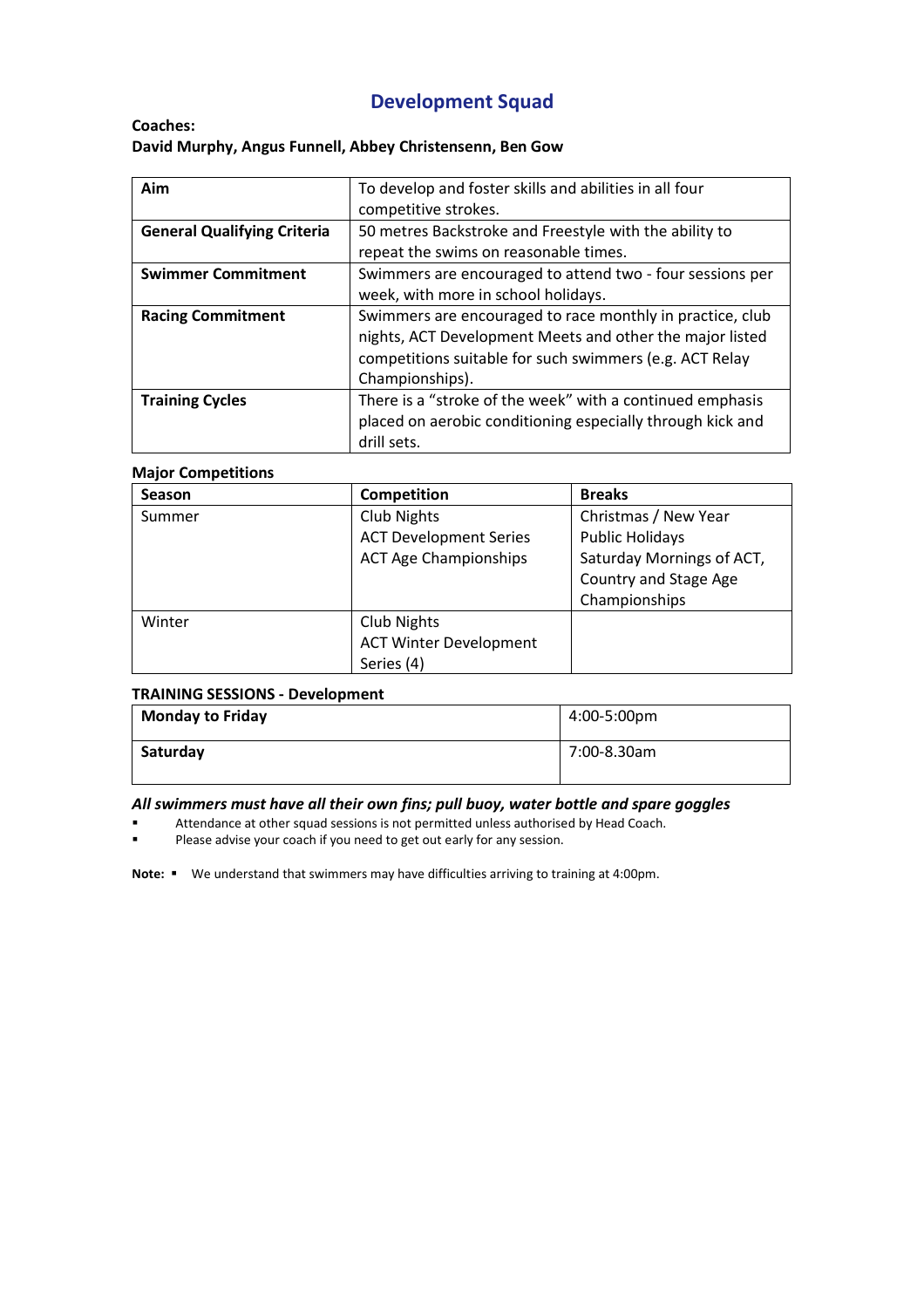# **Junior Squad**

## **Coaches: David Murphy, Angus Funnell, Abbey Christensenn, Ben Gow**

| Aim                                | To further develop and foster skills and abilities in all four |                                                              |
|------------------------------------|----------------------------------------------------------------|--------------------------------------------------------------|
|                                    | competitive strokes.                                           |                                                              |
| <b>General Qualifying Criteria</b> | Generally aged 9 - 13 years. Competes in all strokes up to     |                                                              |
|                                    |                                                                | ACT Championships. Ability to do the following set with good |
|                                    | technique and basic turns:                                     |                                                              |
|                                    | 2 x 100 freestyle on 2.30 minutes                              |                                                              |
|                                    | 2 x 50 Backstroke on 1.15                                      |                                                              |
|                                    | 2 x 25 Butterfly on 45.                                        |                                                              |
|                                    | 2 x 50 Breaststroke on 1.30<br>$\bullet$                       |                                                              |
|                                    | Selected at the discretion of the Senior Coach in accordance   |                                                              |
|                                    | with the swimmers current level of ability and experience in   |                                                              |
|                                    | swimming.                                                      |                                                              |
| <b>Swimmer Commitment</b>          | Swimmers are encouraged to attend three - four sessions        |                                                              |
|                                    | per week, with more in school holidays.                        |                                                              |
| <b>Racing Commitment</b>           | Swimmers are encouraged to race monthly in practise, club      |                                                              |
|                                    | nights, ACT Development Meets and other the major listed       |                                                              |
|                                    | competitions suitable for such swimmers (e.g. ACT Relay        |                                                              |
|                                    | Championships).                                                |                                                              |
| <b>Training Cycles</b>             | There is a "stroke of the week" with a continued emphasis      |                                                              |
|                                    | placed on aerobic conditioning especially through kick and     |                                                              |
|                                    | drill sets.                                                    |                                                              |
| <b>Major Competitions</b>          |                                                                |                                                              |
| Season                             | Competition                                                    | <b>Breaks</b>                                                |
| Summer                             | <b>Club Nights</b>                                             | Christmas / New Year                                         |
|                                    | <b>ACT Development Series</b>                                  | <b>Public Holidays</b>                                       |
|                                    | <b>ACT Age Championships</b>                                   | Saturday Mornings of ACT,                                    |
|                                    |                                                                | <b>Country and Stage Age</b>                                 |
|                                    |                                                                | Championships                                                |
| Winter                             | <b>Club Nights</b>                                             |                                                              |
|                                    | <b>ACT Winter Development</b>                                  |                                                              |

## **TRAINING SESSIONS - Junior**

| Monday - Friday | 4:00-5:00pm (those in transitioning to Bronze, 5:00 to 5:30<br>Monday to Thursday, 5:00-7:00pm Friday-Technique<br>Session) |
|-----------------|-----------------------------------------------------------------------------------------------------------------------------|
| Tuesday         | 5:30-7:15am (Technique Session)                                                                                             |
| Saturday        | 7-8.30am                                                                                                                    |

## *All swimmers must have all their own fins; pull buoy, water bottle and spare goggles*

Attendance at other squad sessions is not permitted unless authorised by Head Coach.

Series (4)

Please advise your coach if you need to get out early for any session.

**Note:** We understand that swimmers may have difficulties arriving to training at 4:00pm.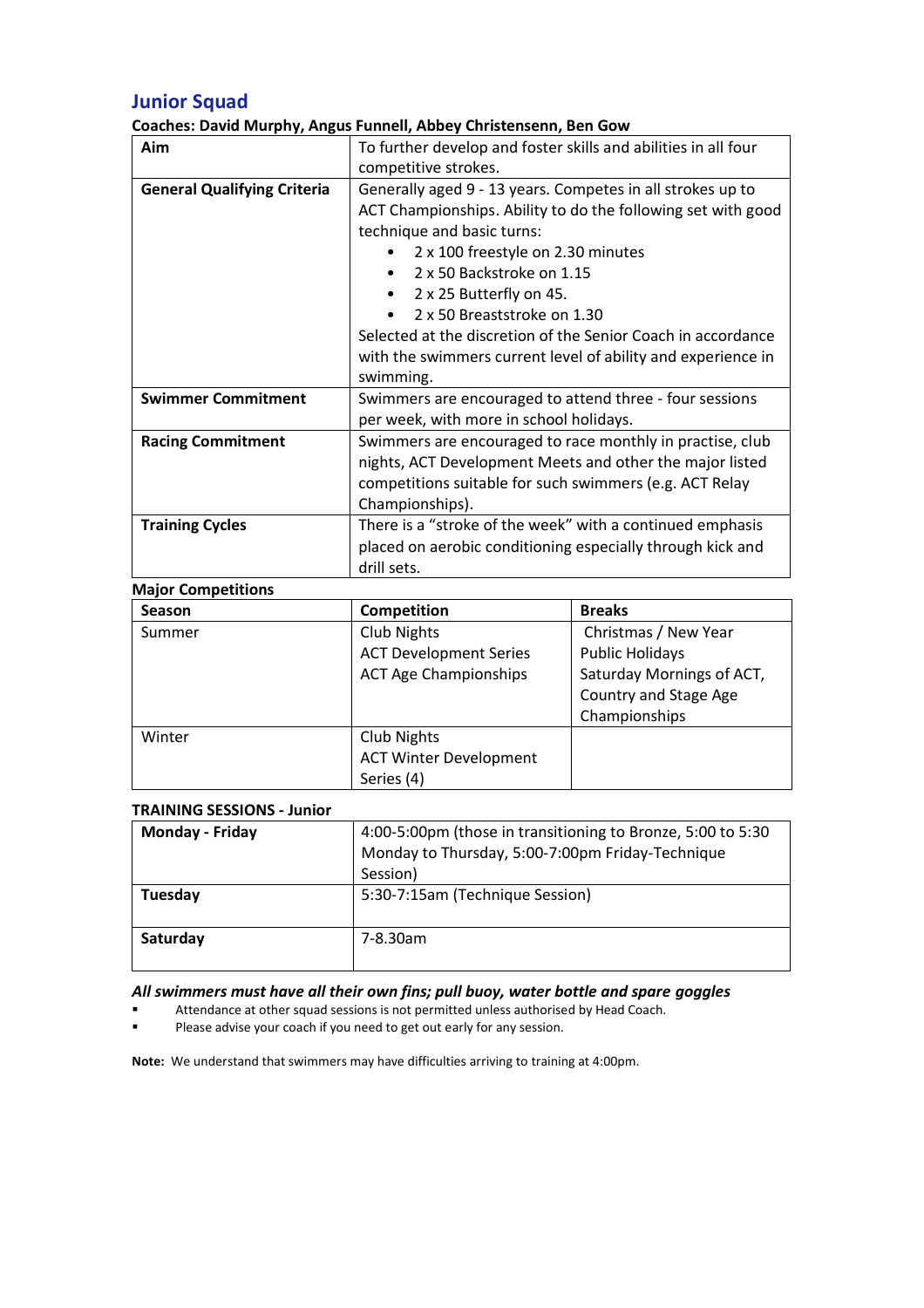# **Bronze Squad**

## **Coaches: Angus Funnell, Abbey Christensenn, Ben Gow**

| Aim                       | To further develop and foster skills and abilities in all four competitive |  |
|---------------------------|----------------------------------------------------------------------------|--|
|                           | strokes whilst encouraging participation in competitive swimming, with     |  |
|                           | the aim of qualifying for the NSW State Age Championships.                 |  |
| <b>Entrance Criteria</b>  | Generally aged 9 -12 Years. Swimmers are selected at the discretion of     |  |
|                           | the Head Coach, after demonstrating abilities to compete in all four       |  |
|                           | competitive strokes. Performance Criteria below. Swimmers selected in      |  |
|                           | accordance with the swimmers current level of ability and experience in    |  |
|                           | swimming. Ability to do the following set with good technique and basic    |  |
|                           | turns:                                                                     |  |
|                           | 5 x 100 IM on 2.15 (with at least 5 seconds rest per swim).                |  |
|                           | 5 x 100 metres Freestyle on 1.50 minutes each (with at least 5<br>٠        |  |
|                           | seconds rest per swim) or T30 average of 1.50.                             |  |
| <b>Swimmer Commitment</b> | Swimmers are expected to attend 3-5 sessions per week. The Club            |  |
|                           | recommends $9/$ Under – 3 to 4 sessions per week, 10 years – 4 to 5        |  |
|                           | sessions, 11+ years - 5 to 6 sessions. Morning training is encouraged      |  |
|                           | especially on Tuesday (Technique Session) and Saturday.                    |  |
| Competition               | Swimmers are expected to compete regularly in club nights, ACT             |  |
| <b>Commitment</b>         | Development Meets and other the major listed competitions suitable for     |  |
|                           | such swimmers (e.g. ACT Championships, ACT Relay Championships).           |  |

## **TRAINING CYCLES AND MAJOR COMPETITION**

The year is divided into three major cycles with preparation for the following major competitions:

| <b>Season</b> | <b>Major Competition</b>           | <b>Breaks</b>                     |
|---------------|------------------------------------|-----------------------------------|
| Cycle 1       | 26 April - 1 September             | Immediately after State Age       |
|               | Club Nights, ACT Development       | swimmers are encouraged to take a |
|               | Series (4), ACT SC Championships,  | two-week break. Swimmers are      |
|               | <b>State Age and Country</b>       | then asked to attend MORE in      |
|               | Championships (August)             | school holidays.                  |
| Cycles 2      | 3 Oct - Early January              | Swimmers who have not qualified   |
|               | Club Nights, ACT Development       | for ACT Championships will have a |
|               | Series (4), Preparation for NSW    | week off between Christmas and    |
|               | Age Championships.                 | New Year (program to be           |
|               |                                    | published).                       |
| Cycles 3      | Mid January – April                | Two weeks in the April School     |
|               | <b>Preparation for NSW Country</b> | Holidays suggested for those who  |
|               | Championships, ACT Schools, ACT    | have not made ACT School          |
|               | Championships                      | Swimming Championships.           |

#### **TRAINING SESSIONS - Bronze**

| Monday    | 5.30 to 7.30am                                      |
|-----------|-----------------------------------------------------|
| Tuesday   | 5.30 to 7.30am, 5.00 to 7pm (4.30 to 5pm - Dryland) |
| Wednesday | 5.30 to 7.30am, 5.00 to 7pm                         |
| Thursday  | 5.30 to 7.30am, 5.00 to 7pm (4.30 to 5pm - Dryland) |
| Fridav    | 5.30 to 7.30am, 5.00 to 7pm                         |
| Saturday  | 7.00am to 9am                                       |

#### *All swimmers must have all their own fins; pull buoy, kickboard, water bottle and spare goggles*

- Attendance at other squad sessions is not permitted unless authorised by Head Coach.
- Swimmers asked to join Teen Gym to access gym and do extra dryland set by strength and conditioning coach, Angus Shaw.

## **Note:**

- We understand that swimmers may have difficulties arriving to training at 4:30pm.
- Swimmers are expected to remain in the water until the end of the session and not leave early. If this can't be achieved the swimmer should not train that session.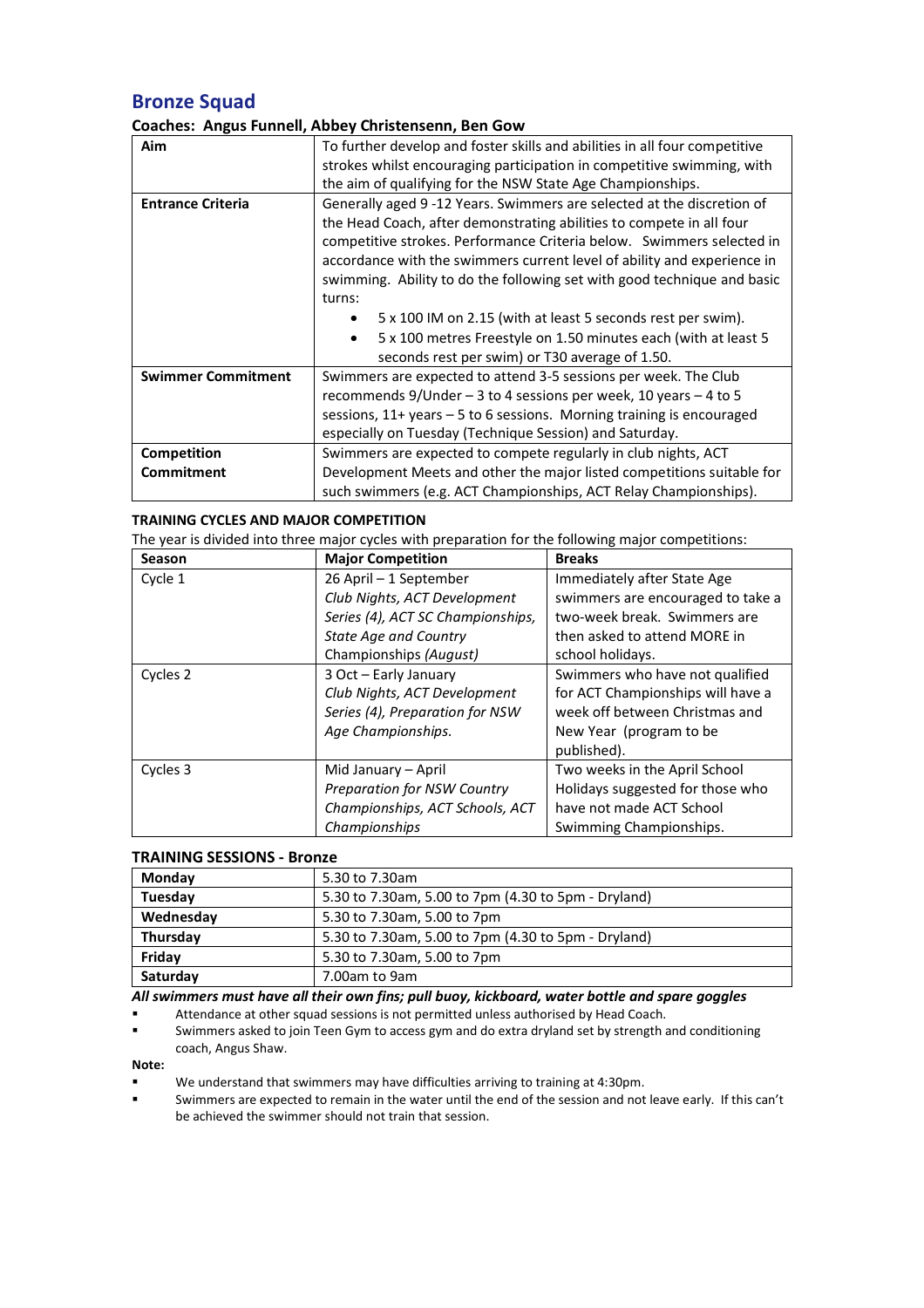# **Silver Squad**

## **Coach: David Murphy**

| Aim                                           | To further skills and abilities whilst developing fitness aimed at developing<br>high performance at the State Championship level.                                                                                                                                                                                                                                                                                                         |
|-----------------------------------------------|--------------------------------------------------------------------------------------------------------------------------------------------------------------------------------------------------------------------------------------------------------------------------------------------------------------------------------------------------------------------------------------------------------------------------------------------|
| <b>General Qualifying</b><br><b>Criteria</b>  | NSW Country qualifying times or above. State open water qualifying time.<br>Aged 11-17 years. Swimmers training in Silver Squad are competing at or<br>striving to be competitive at an ACT, Country, State and National<br>level. Swimmers must be able to do a minimum of 10 x 100 free on 1.35<br>(with at least 5 seconds rest per swim) or T30 Average of 1.35 and/or 10 x<br>100 IM on 1.45 (with at least 5 seconds rest per swim). |
| <b>Swim/Gym Training</b><br><b>Commitment</b> | Swimmers are expected to do stretches for 10 to 15 minutes before<br>afternoon sessions and attend 5-8 swim sessions per week. Should<br>swimmers be provided with gym sessions they are expected to attend from<br>12 years of age.                                                                                                                                                                                                       |
| Swimmer<br><b>Commitment</b>                  | Swimmers are expected to attend 5-8 sessions per week. The Club<br>recommends 10 & 11 years - 5 to 6 sessions, 12 years 6 to 7 sessions, 13<br>years $+ - 7$ to 8 sessions.                                                                                                                                                                                                                                                                |
| <b>Racing Commitment</b>                      | Swimmers are expected to race monthly in practise, club nights, qualifying<br>meets and other the major listed competitions suitable for such swimmers<br>(e.g. NSW Country Championships).                                                                                                                                                                                                                                                |

## **TRAINING CYCLES AND MAJOR COMPETITION**

The year is divided into three major cycles with preparation for the following major competitions:

| <b>Season</b> | <b>Major Competition</b>                                                                                                                          | <b>Breaks</b>                                                                                                                                                                                                                                                                                           |
|---------------|---------------------------------------------------------------------------------------------------------------------------------------------------|---------------------------------------------------------------------------------------------------------------------------------------------------------------------------------------------------------------------------------------------------------------------------------------------------------|
| Cycle 1       | April - September<br>Preparation for ACT Schools,<br>Australian Schools, NSW Country<br>Championships, NSW Short<br>Course Championships (August) | Immediately after SC State Age<br>swimmers are encouraged to take<br>a two-week break. Swimmers are<br>then asked to attend MORE in<br>school holidays.                                                                                                                                                 |
| Cycles 2      | October – December<br>Preparation for NSW Age<br>Championships                                                                                    | Nil.                                                                                                                                                                                                                                                                                                    |
| Cycles 3      | Mid January - March/April<br><b>Preparation for NSW Country</b><br>Championships, ACT Schools,<br>National Age and Open<br>Championships          | Immediately after ACT Championships,<br>swimmers who have not qualified for<br>National Age Championships are<br>encouraged to take a two-week break.<br>Swimmers are then asked to attend<br>MORE in school holidays. Two weeks<br>suggested for those who have swim at<br>National Age Championships. |

#### **TRAINING SESSIONS - Silver**

| Monday    | 5.30 to 7.30am, 4.30 to 7pm (30 mins Dryland) |
|-----------|-----------------------------------------------|
| Tuesday   | 5.30 to 7.30am, 5.00 to 7pm                   |
| Wednesday | 5.30 to 7.30am, 5.00 to 7pm                   |
| Thursday  | 5.30 to 7.30am, 5.00 to 7pm (30 mins Dryland) |
| Friday    | 5.30 to 7.30am, 5.00 to 7pm                   |
| Saturday  | 7.00am to 9am                                 |

## *All swimmers must have all their own fins; pull buoy, kickboard, central snorkel, paddles, anti-paddles, water bottle and spare goggles.*

▪ Swimmers asked to join Teen Gym to access gym and do extra dryland set by strength and conditioning coach, Angus Shaw.

Attendance at other squad sessions is not permitted unless authorised by Head Coach.

**Note:**

We understand that swimmers may have difficulties arriving to training at 4:30pm.

• Please email your coach if you need to get out early. Swimmers are expected to remain in the water until the end of the session and not leave early. If this can't be achieved the swimmer should not train that session.